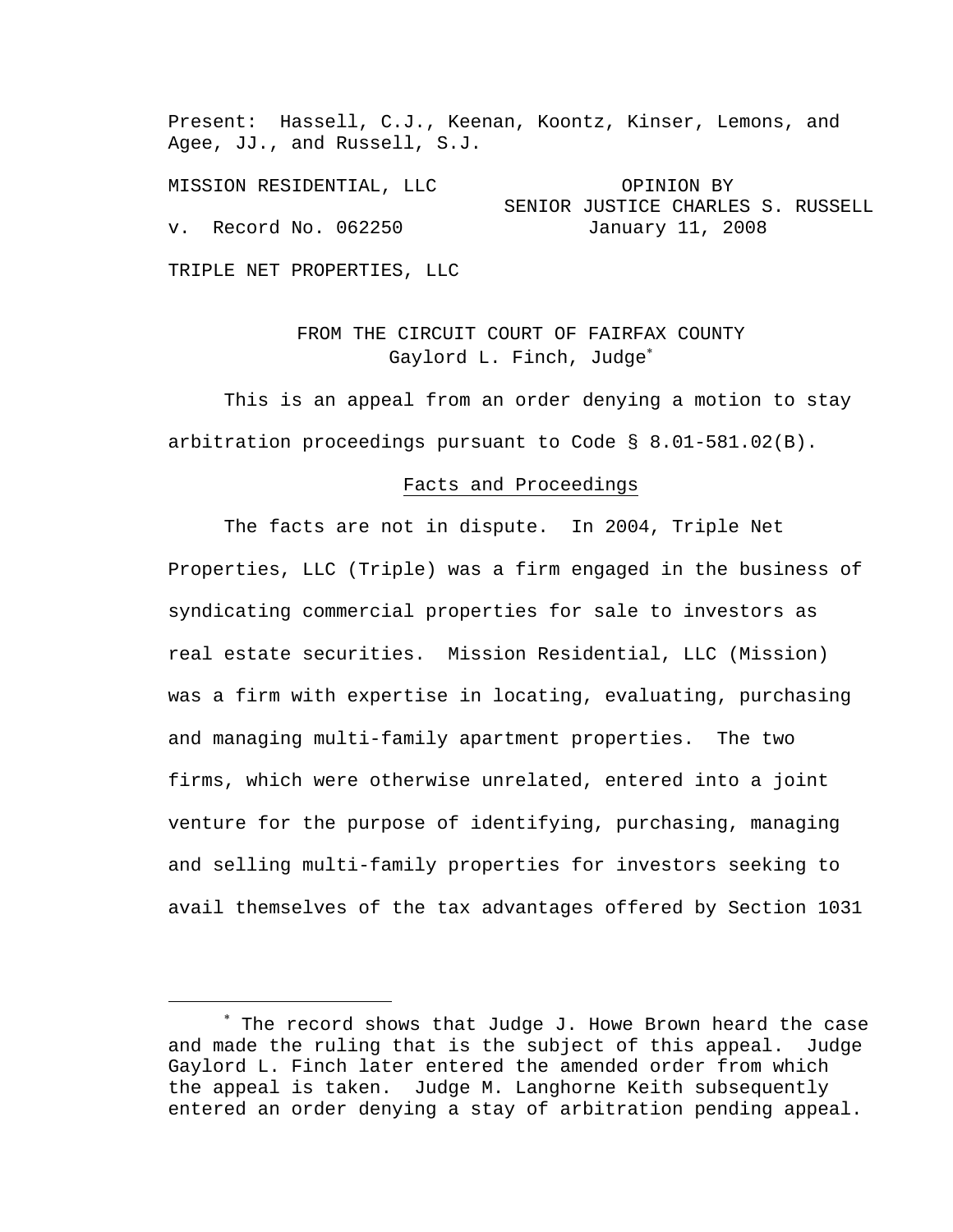of the Internal Revenue Code, 26 U.S.C. § 1031, for like-kind exchanges of qualifying properties.

 In order to accomplish that purpose, Mission and Triple agreed to form a limited liability company named NNN/Mission Residential Holdings, LLC (Holdings) and executed an "Operating Agreement" for Holdings dated "as of October 1, 2004." The operating agreement provides that Mission and Triple are to be the sole members of Holdings, with equal membership interests, and are to manage Holdings jointly. The sole question presented by this appeal is the effect of Section 13.9 of the operating agreement, which provides in pertinent part:

"Disputes. The Members shall in good faith use their best efforts to settle disputes regarding their rights and obligations hereunder. All disputes that the parties have failed to resolve shall be submitted to arbitration. All arbitration to resolve a dispute shall be conducted in accordance with the provisions of this Section 13.9 and to the extent not inconsistent therewith, the Commercial Arbitration Rules of the American Arbitration Association ("AAA") . . . . The arbitrator's award shall be final, binding and not subject to appeal."

 In March 2006, Triple commenced an arbitration proceeding against Mission, asserting a direct claim for breach of contract and also a derivative claim against Mission on behalf of Holdings. The arbitrator ruled that Triple lacked standing to assert the direct claim, but allowed Triple's derivative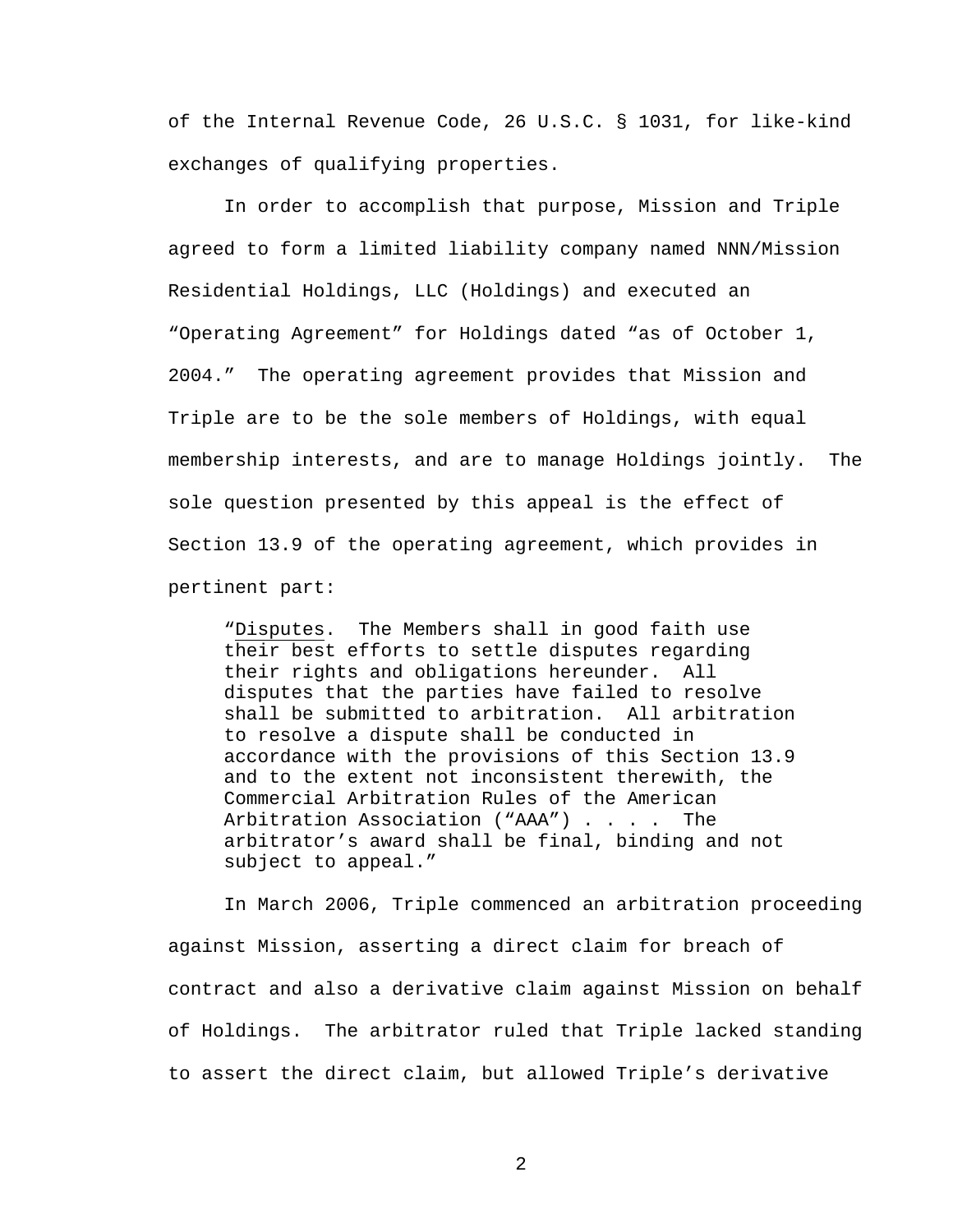claim on behalf of Holdings to go forward. In August 2006, Mission brought this action in the circuit court, seeking a declaratory judgment that there was no agreement to arbitrate disputes between Holdings and Mission, requesting an order to stay the arbitration proceeding pursuant to Code § 8.01- 581.02(B), and seeking other relief.

 Mission asked the arbitrator to defer a ruling on the arbitrability of Triple's derivative claims pending a judicial determination of that issue, but the arbitrator declined to do so, and on August 29, 2006, ruled that the derivative claims were arbitrable. The arbitrator based his ruling on Rule R-7(a) of the Commercial Arbitration Rules of the American Arbitration Association, which was incorporated by reference in Section 13.9 of the operating agreement. Rule R-7(a) makes the arbitrator the sole judge of the issue of arbitrability.

 In October 2006, after a review of the pleadings, exhibits and arguments of counsel, the circuit court ruled that the arbitrator had correctly decided the issue of arbitrability. The court entered an order denying the motion to stay arbitration and dismissing Mission's complaint. We awarded Mission an appeal.

### Analysis

 The law of contracts governs the question whether there exists a valid and enforceable agreement to arbitrate. Such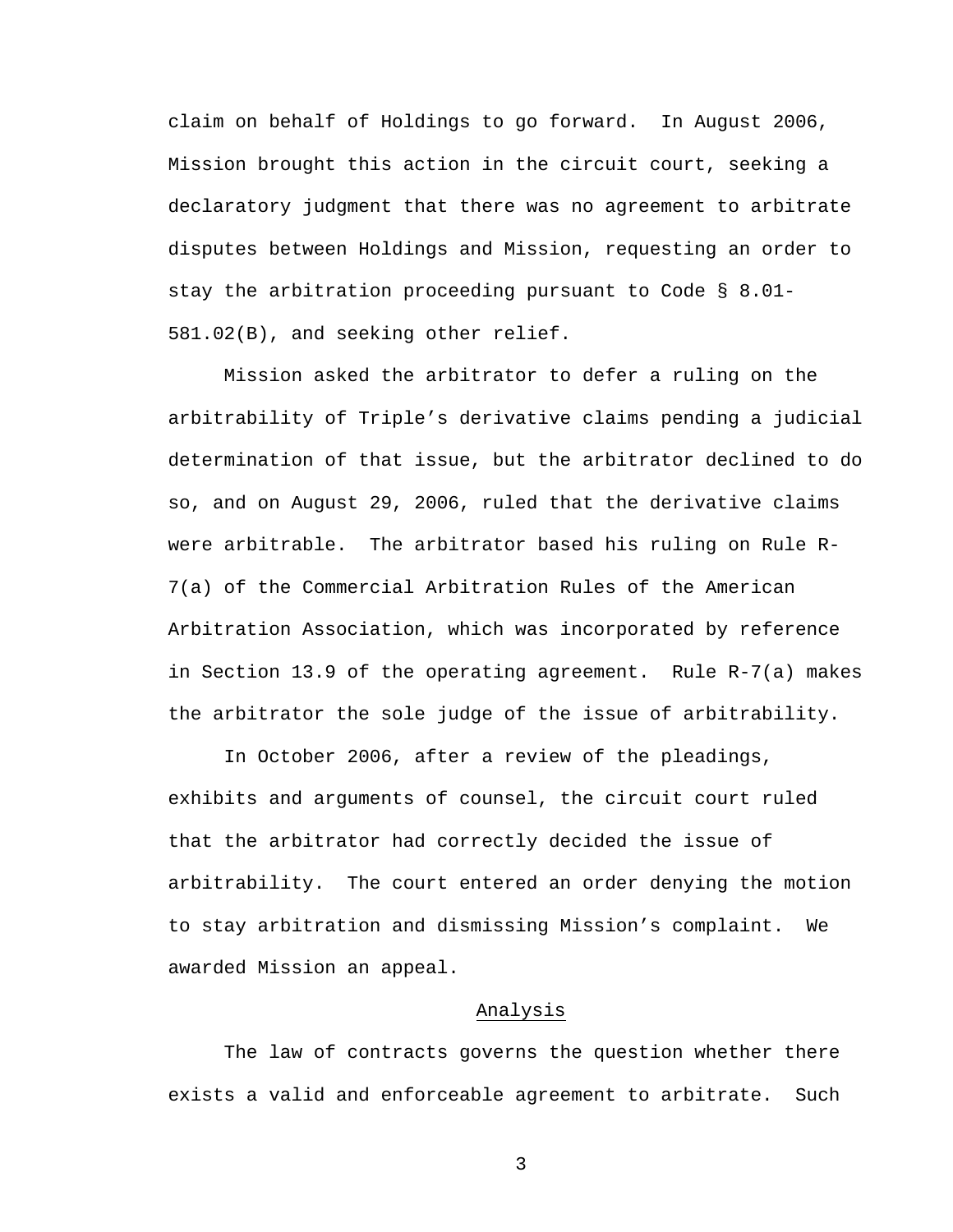an agreement must contain the essential elements of a valid contract at common law. The question whether such a contract exists is a pure question of law, to which we apply a de novo standard of review. Phillips v. Mazyck, 273 Va. 630, 635-36, 643 S.E.2d 172, 175 (2007) (citations omitted).

 "A party cannot be compelled to submit to arbitration unless he has first agreed to arbitrate." Doyle & Russell, Inc. v. Roanoke Hosp. Ass'n, 213 Va. 489, 494, 193 S.E.2d 662, 666 (1973) (citations omitted). When the question before the court is whether the parties have agreed to arbitrate, there is no presumption in favor of arbitrability. Rather, the party seeking arbitration has the burden of proving the existence of the agreement. See First Options of Chicago, Inc. v. Kaplan, 514 U.S. 938, 945-46 (1995). A presumption in favor of arbitrability arises only after the existence of such an agreement has been proved, and the remaining question is whether the scope of the agreement is broad enough to include the disputed issue. Id. Here, Triple bore the burden of proving that Mission had contracted to arbitrate Mission's disputes with Holdings.

 We adhere to the view that the public policy of Virginia favors arbitration. TM Delmarva Power, L.L.C. v. NCP of Va., L.L.C., 263 Va. 116, 122-23, 557 S.E.2d 199, 202 (2002). Nevertheless, that policy does not impair the constitutional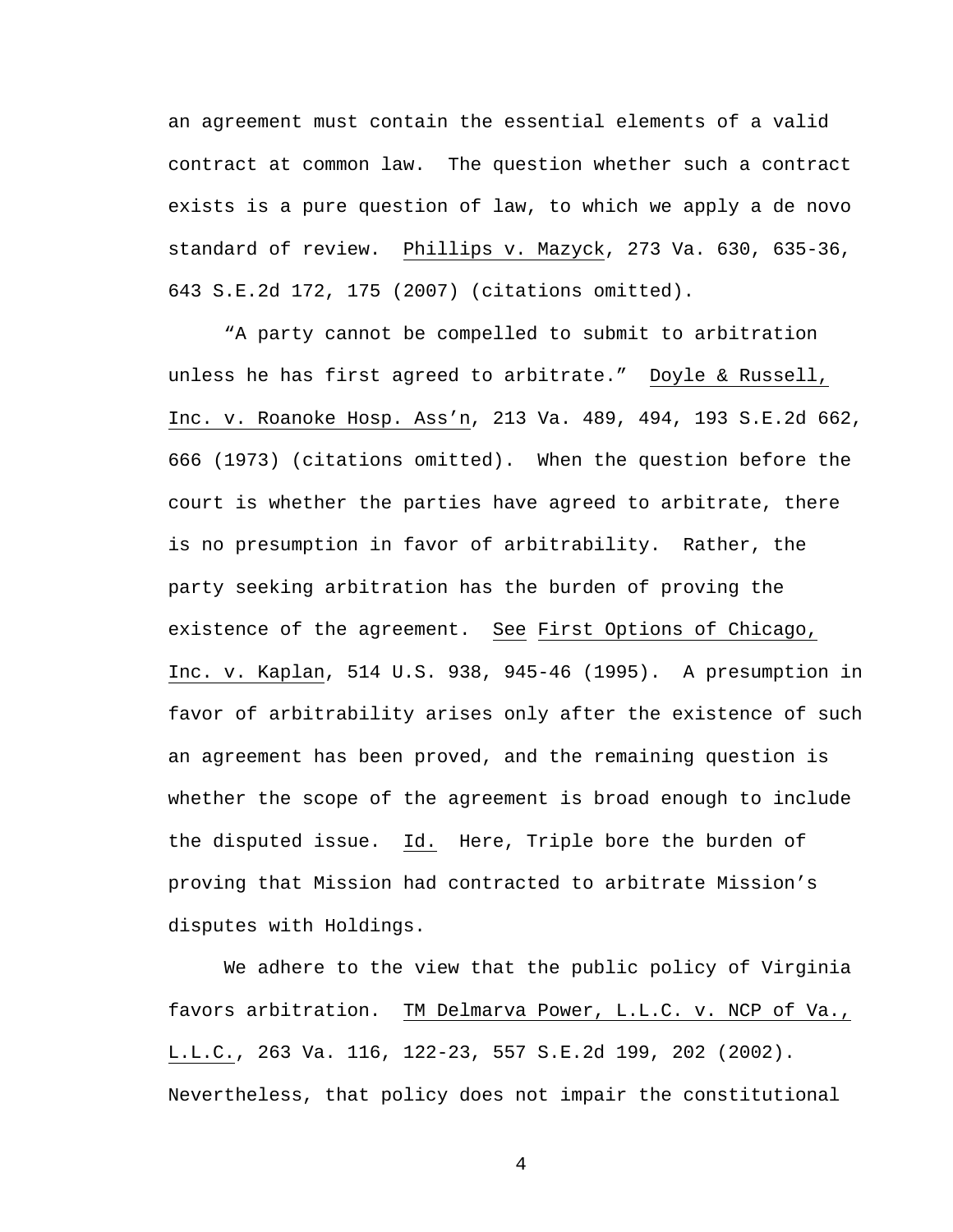right of a party to have access to the courts, including the right to a jury trial if requested, unless that party has, by contract, voluntarily waived those rights.

 Triple argues that the operating agreement committed the parties to that agreement, Mission and Triple, to arbitrate all "disputes regarding their rights and obligations hereunder," and that Triple's derivative claim was nothing more than a dispute regarding Mission's duties under the operating agreement. We do not agree. Triple's argument ignores the separate existence of Holdings, which was not a party to the operating agreement.

 Like a corporation, a limited liability company is a legal entity entirely separate and distinct from the shareholders or members who compose it. Code §§ 13.1-1009, -1019; C.F. Trust, Inc. v. First Flight Ltd. P'ship, 266 Va. 3, 9, 580 S.E.2d 806, 809 (2003). A derivative action is an equitable proceeding in which a member asserts, on behalf of the limited liability company, a claim that belongs to that entity rather than the member. Code § 13.1-1042. The derivative claims asserted by Triple belonged to Holdings, not to Triple. Little v. Cooke, 274 Va. 697, 709, 652 S.E.2d 129, 136 (2007); Simmons v. Miller, 261 Va. 561, 573, 544 S.E.2d 666, 674 (2001) (citation omitted). A party asserting a derivative claim is not the real party in interest, but is "at